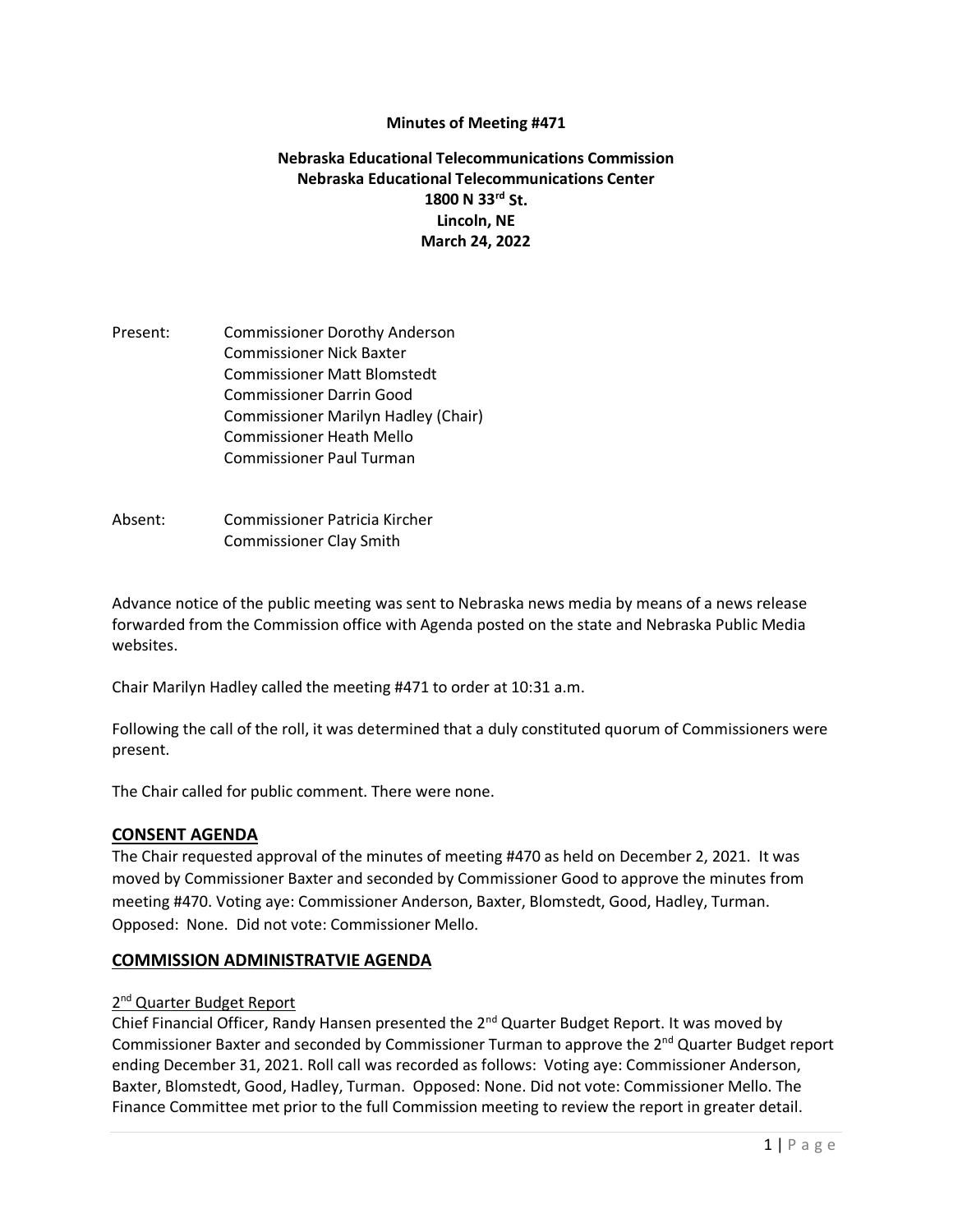## NET Commission Nominating Committee Update

Chair Marilyn Hadley presented the nominations. The nominations were as follows: Chair – Nick Baxter. Vice Chair – Paul Turman. Finance Committee – Dorothy Anderson, Nick Baxter, Heath Mello, Clay Smith, Paul Turman. Executive Committee – Nick Baxter, Matt Blomstedt, Marilyn Hadley, Patricia Kircher, Heathy Mello, Paul Turman. Mark Leonard as secretary/assistant treasurer. Randy Hansen as Treasurer/assistant secretary. Roll call was recorded as follows: Voting aye: Commissioner Anderson, Baxter, Blomstedt, Good, Hadley, Turman. Opposed: None. Did not vote: Commissioner Mello.

### NET Commission Bylaw Revision, Officer Elections

It is recommended that the Commission ratify the bylaw to extend the term of office from a one (1) year term to a two (2) year term. Roll call was recorded as follows: Voting aye: Commissioner Anderson, Baxter, Blomstedt, Good, Hadley, Turman. Opposed: None. Did not vote: Commissioner Mello.

## **COMMISSION INFORMATION AGENDA**

## General Manager's Report

General Manager Mark Leonard presented the report:

- The FCC opened a window last fall for new FM transmitter licenses; the first time in a decade. We applied for 5 locations and we were recently informed that we received approval for 4 new sites: Broken Bow, McCook, Falls City and Columbus. These are populated areas that do not receive good reception from the existing transmitter locations. We were able to internally fund the purchase and installation of these transmitters and associated tower costs. We will be moving forward soon and begin the purchasing process.
- Federal Funding update:
	- $\circ$  On March 10<sup>th</sup> the Senate passed a \$1.5 trillion omnibus government funding bill for FY 22. This spending package includes \$525 million in CPB funding, a \$50 million dollar increase from current funding. The bill also provides \$40 million for the establishment of Next Generation Warning system at FEMA, \$30.5 million for Ready to Learn, \$20 million in funding for system interconnection.
	- o APTS Summit was held at the end of February. Thank you to Marilyn Hadley, Nick Baxter, Dorothy Anderson and Dan O'Neill for joining the virtual meetings with our Nebraska Representatives Senator Deb Fischer, Congressman Adrian Smith, Congressman Don Bacon and Congressman Fortenberry's Chief of Staff, Alan Feyerherm. Congressman Bacon indicated he would be willing to sign on to the Dear Colleague letter in support of Public Media funding, as he has done previously.
- New Director of Education Jessica Mitchell-McCollough has joined NPM.
- In January new Executive Vice Chancellor Dr. Kathy Ankerson started in her role at UNL. She was previously the Dean of the College of Architecture.
- We are close to completing our search for a new Chief Strategy Officer and hope to have an announcement soon. We worked with a national recruiting firm to help build a strong and diverse set of candidates for consideration.
- With the current threat level for cyber hacking very high both the University and NPM are doing an extensive review of potential vulnerabilities and protection efforts. This is a complex assessment given the unique operation of NPM and its extensive use of the internet in moving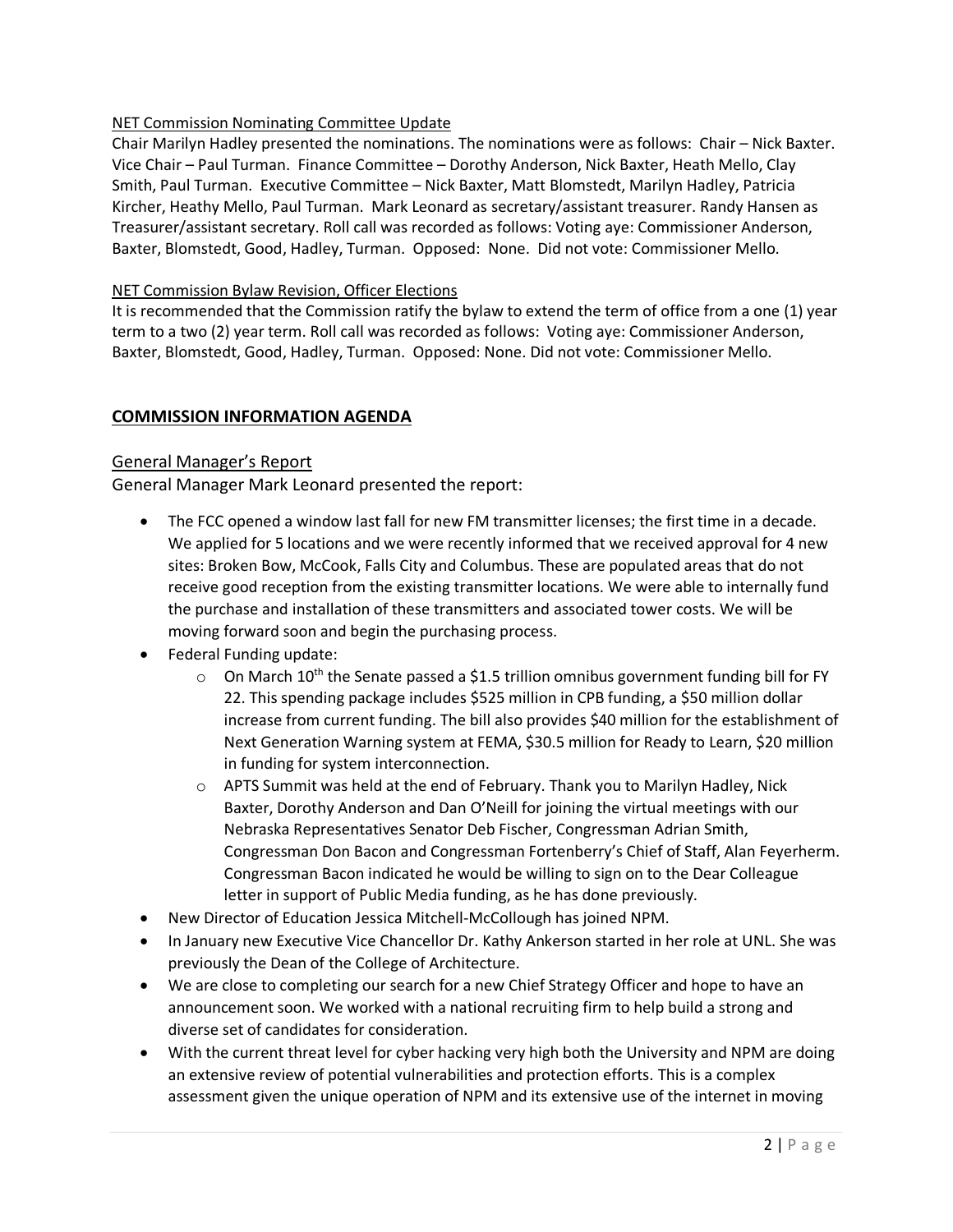and handling video content-applications that far exceed the university's connectivity needs across its four campuses. Our ITS staff is currently doing research about impact and potential mediating efforts.

- ATSC 3.0 planning status-We have applications pending with the FCC for approval of a channel switch from VHF to UHF on four of our TV transmitters as the first key step in our conversion to the next generation television standard.
- LB 777, a bill currently in the 2022 Nebraska Legislature session, would implement a searchable online repository of all legislative sessions and hearings. The Clerk's office has taken responsibility for developing the storage and organizing of this online media repository. Senator Brewer introduced the bill.

# Education Update

.

Director of Communication, Cameron Risher submitted the report:

- Bright By Text– Nebraska Public Media has teamed up with Bright By Text to send FREE activities, games, and resources for children up to age eight right to a cell phone. These texts for parents and caregivers (including grandparents, aunts, uncles, and babysitters) are targeted to their child's specific age. They include information on child development, early literacy, health and safety. To sign up, text the word NEKIDS to 274448. Messages are available in English or Spanish. We are sending these messages in partnership with the Nebraska Department of Education's Step Up To Quality Program. In March we kicked off an integrated marketing and promotion plan to increase the number of subscribers. We will be promoting this free service via emails, Spanish-language radio ads, English and Spanish social media ads, PREMIERE member magazine, Smart Scoop eNewsletter and online.
- Celebrating Nebraska's Pollinators in collaboration with our grant for *NATURE: Garden of a Thousand Bees*, our Education team is producing an interactive lesson to accompany the Prairie Portrait Bee lesson and build out a full collection to support the Outreach events happening this summer in Scottsbluff, Lincoln and Omaha.
- NETA's 53rd annual Public Media Awards. (National Educational Telecommunications Association) Our Communications team won an award for Overall Excellence in Marketing and Communications
- Hiding in Plain Sight: Screening RFP In partnership with WETA, the PBS flagship station in Washington D.C. we are applying for a \$10K grant to host a screening and do teacher trainings around the new Ken Burns documentary, *Hiding in Plain Sight*. The two-part, four-hour film follows the journeys of more than 20 young Americans from all over the country and all walks of life, who have struggled with thoughts and feelings that have troubled—and, at times overwhelmed them. They share what they have learned about themselves, their families, and the world in which they live. Through first-person accounts, the film presents an unstinting look at both the seemingly insurmountable obstacles faced by those who live with mental disorders and the hope that many have found after that storm. In the process, they will directly confront the issues of stigma, discrimination, awareness, and silence, and, in doing so, support the ongoing shift in the public perception of mental illness today.
- Director of Education We hired Jessica Mitchell-McCollough as our new Director of Education. She is responsible for managing the education team, grants and projects. She comes to us from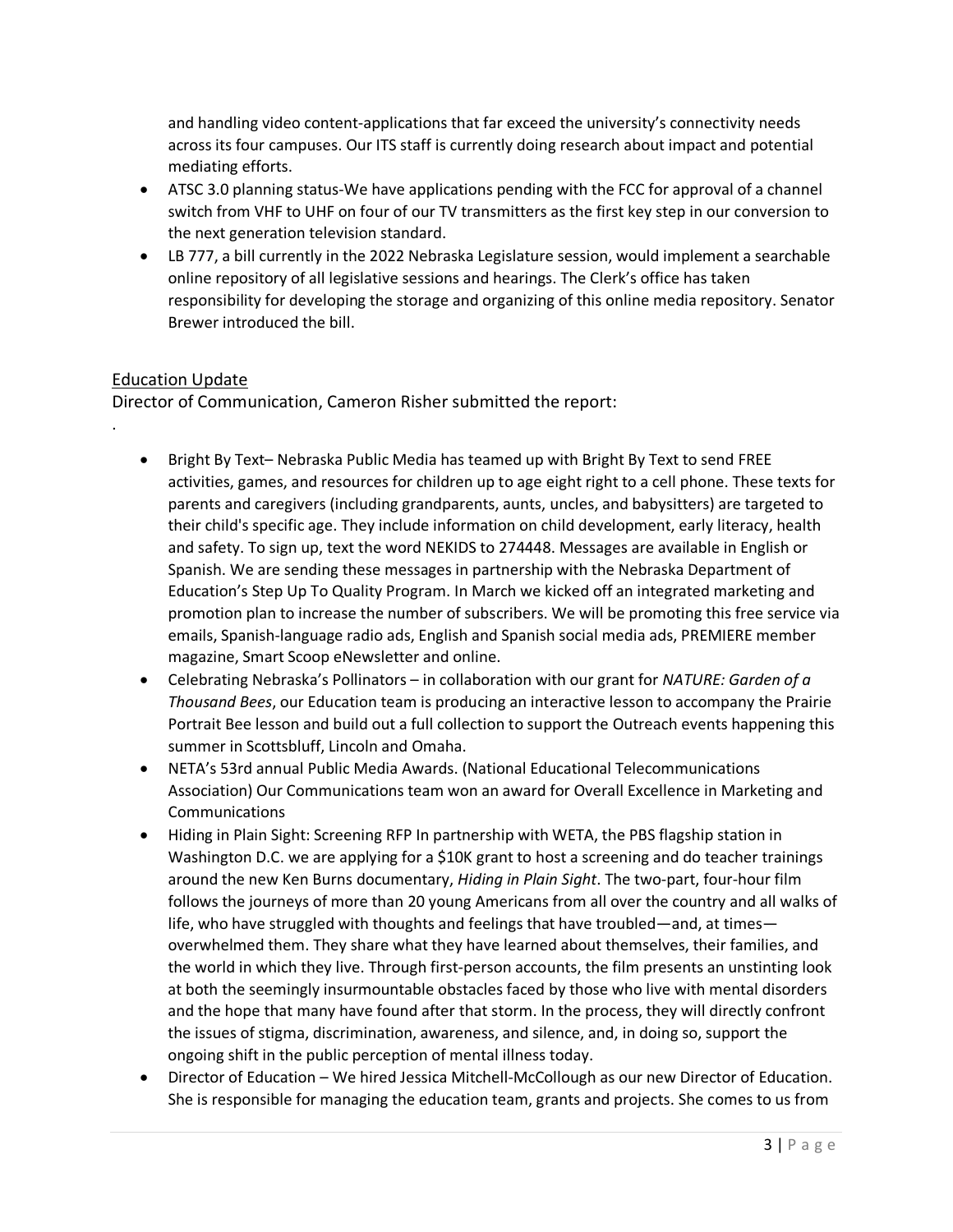the University of Nebraska – Lincoln, Department of Teaching, Learning and Teacher Education where she was the Project Coordinator for the International Consortium of Multilingual Excellence in Education (ICMEE).

# Engineering Report

Chief Technology Officer, Ling Ling Sun presented the report:

- New NCE FM station applications Received construction permit for McCook, Broken Bow, Falls City and Columbus. Planning build out in conjunction with Falls City site shelter replacement. Falls City Shelter is awarded to Thermo Bond. There will be a 19 week lead time for HVAC equipment.
- NPM data backup Cold storage will be purchased and installed as a tertiary point of backup in addition to cloud data backup for NPM critical servers. The cold storage will not connect to the internet but for periodic updates.
- Live Linear Streaming NPM digital sub-channels –Soft launch NPM World live linear stream was successful thanks to team collaboration. Ordered two new AWS MediaLink encoders for live linear streaming Create channel.<https://nebraskapublicmedia.org/en/watch/world-livestream/>
- TV Encoding System Replacement New proposed configuration is put to the bench test for evaluation. The new proposed configuration is to enhance what NPM is currently broadcasting, add audio description, additional audio services, and a fifth television channel to act as the transport for the Radio audio services.
- Network Management Control System (NMCS) project work continues on integrating Production and Government Services into NMCS. Working with MNC Inc. on extending contract year to June 30, 2022 due to supply and implementation delay mainly caused by COVID-19 pandemic.

## Content-Television and Radio

Chief Content Officer, Nancy Finken presented the report:

- The World, public radio's longest-running daily global news magazine program was added to the FM line up on February 21, airing weekdays at 3pm CT
- Masterpiece: All Creatures Great & Small has been a big hit! Season two of this charming series gave us a strong start in January.
- NSAA High School Championships keep our sports team busy throughout the winter and spring. In February, we brought viewers championships in wrestling, bowling, swimming and diving.
- Nebraska Stories began its  $13<sup>th</sup>$  season with its usual variety of pieces featuring engaging stories about interesting people and places across the state. One story about a Gretna couple working to raise a rare breed of goats was picked up by PBS NewsHour.
- Nebraska Public Media has secured a partnership with Report for America. As one of 70 newsrooms nationwide selected to be a RFA newsroom, a talented journalist will be placed in our station to report on under-represented communities. In Nebraska, this journalist will help create stories across the state featuring rural areas, urban centers, and communities of color. RFA provides matching funds to support the position.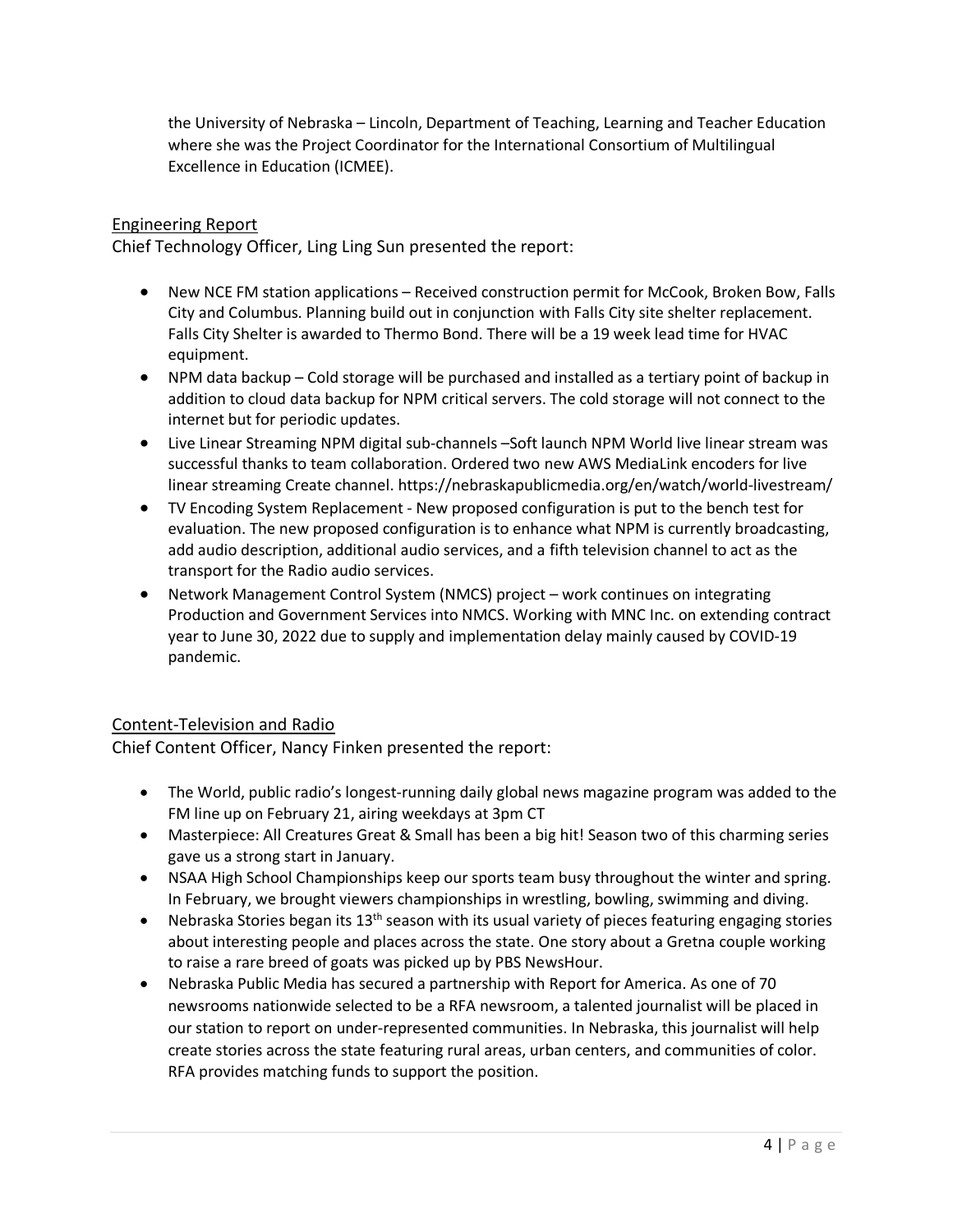# Labs Chief Innovation Officer, Chad Davis:

## Projects Currently in R&D include:

- Youth Media Initiative: a long horizon project that seeks to create more young, trained media content creators in Nebraska, attract younger audiences to that content, and increase the diversity of voices represented in the content created by Nebraska Public Media
- Expedition Nebraska Hidden Prairie
	- o The "second season" of Expedition Nebraska
	- $\circ$  Focuses on the prairie ecology and stewardship and inspired by the UNL State Museum exhibit of the same name
	- o Anticipated release: June of 2023

### Projects in Production include:

- Expedition Nebraska collaboration with the University of Nebraska State Museum to launch virtual exhibits that can be viewed via the web, mobile devices and VR headsets as first-person explorer experiences
	- o Headset versions of the initial experience slated for release this spring
	- o Currently developing cross-platform accessibility features
- George Washington Palmer Homestead Experience a spatial media collaboration with Homestead National Historical Park to recreate an 1870s Nebraska homestead
	- o Anticipated launch of iOS and Android apps in June of 2022
	- o Anticipated launch of web browser version in July of 2022

## Administrative

Chief Administrative Officer, Julie Thomsen presented the report:

- An All Staff meeting was held on February 23<sup>rd</sup> via Zoom.
	- o New hires and student interns were introduced and welcomed.
	- $\circ$  The quarterly employee excellence award was presented to Nicholas Thweatt, Transmissions. The following is an excerpt from the nomination made by the Media Services Helpdesk Staff: "Our staff works with callers to identify a resolution to their problem. At times we can't solve the issue. If that occurs, we contact a Field Technician to assist. Nicholas is one of those people we depend on. Whenever we ask if he could assist us, he responds promptly and engages our viewer to identify a time he can work with them. Then his trouble shooting skills kick in and if needed he'll make a house call."
	- $\circ$  The annual A. James Ebel employee of the year award was presented to Ian Edgington, Video Production Specialist. Ian was nominated by a Contract Production Producer -"Ian has consistently shown up for in-person work, without complaint, even while many staff were able to work remotely, through several phases of the pandemic. He assisted with promotion and other editing during the early period of the pandemic shutdown in addition to his daily work on finishing projects. He often led staff training on the new